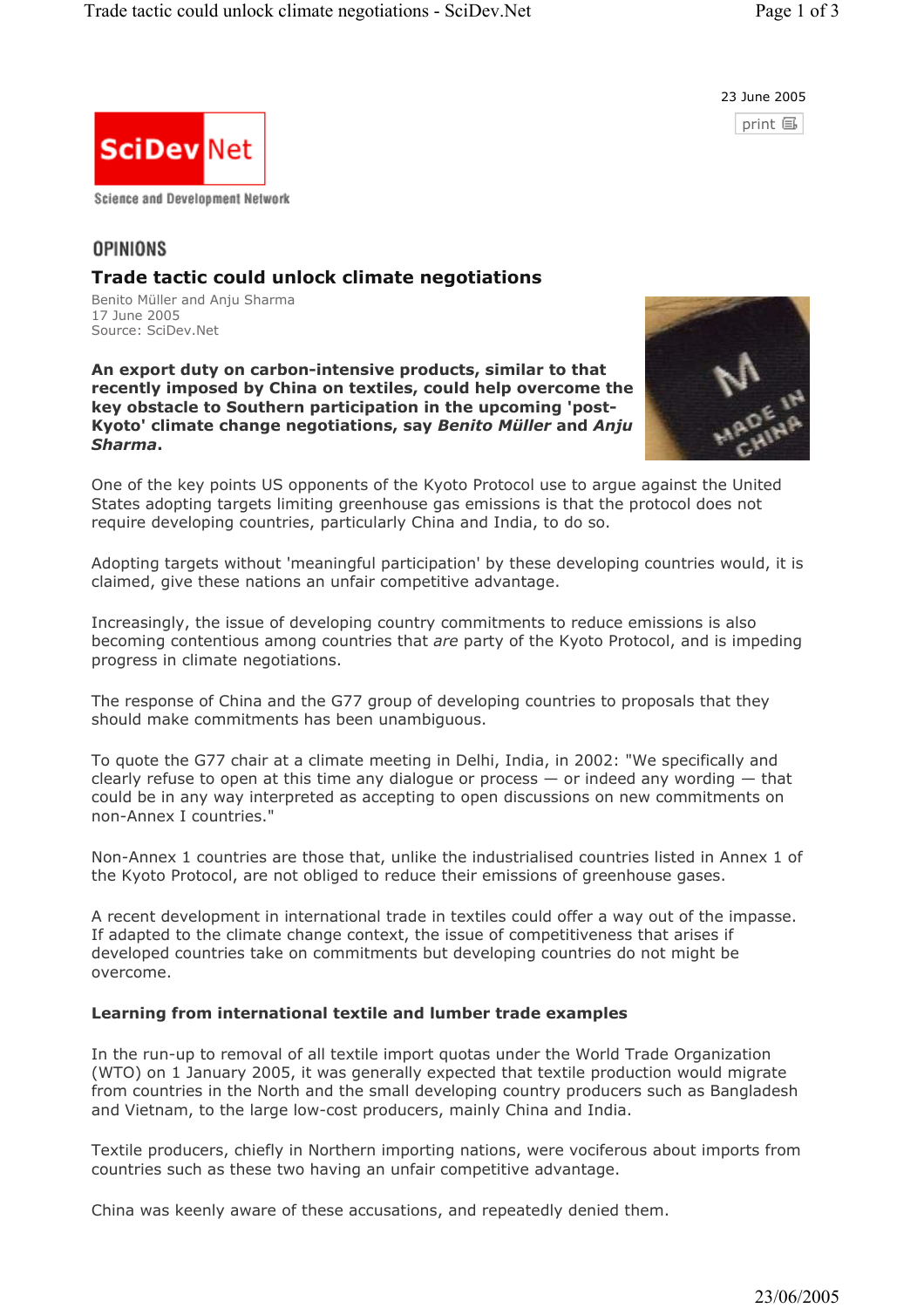Yet it also seemed to accept that the projected surge of its textile exports, particularly to the United States, could affect bilateral relations, and ultimately allow WTO members such as the United States apply safeguards (such as import quotas) to protect their own industry.

Possibly for this reason, China announced a rather uncommon policy for an exporter: to impose a (small) export duty on its textile exports, to be paid by the foreign consumers. This meant, for instance, that US consumers would pay more for Chinese products in order to protect US producers.

The move was meant to reduce the likelihood that countries importing Chinese textiles would re-introduce import quotas to avoid international markets being flooded with Chinese textiles.

As it happens, the duty was too small to have the desired effect, with the consequence that China and the European Union recently agreed to temporarily re-introduce such quotas.

Yet the strategy has been proven. In the mid 1990s, the US threatened to impose import duties on lumber coming from Canada, claiming that Canada was giving its lumber industry unfair subsidies.

The resulting dispute was resolved in the 1996 US-Canadian Softwood Lumber Agreement, under which Canada imposed a substantial duty, amounting to more than 10 percent, on its lumber exports to the US. (The Agreement expired in 2001 and was not renewed because of a WTO ruling that the US concern about unfair subsidies was unsubstantiated).

## **Applying the lessons to climate change**

If developing countries that are not required to reduce greenhouse gas emissions imposed a similar duty on the export of goods, such as steel, cement and fertilizers, whose production generates a large amount of greenhouse gases, the industrialised countries' concerns about unfair competitive advantages might be overcome.

China, for instance, could alleviate the worries of US producers of carbon-intensive goods that, if they were forced to reduce their emissions Chinese products would be 'unfairly' cheap, by introducing a duty on exports to the United States.

As well as protecting the US producer, China would potentially receive more in payments from US consumers than it would otherwise — particularly if the alternative is a US *import* tax.

The level of the export tax could be negotiated bilaterally so that both, say, the US and Chinese government are happy with it, but it would in general be more efficient, and probably more equitable, if the system was implemented under the UN Framework Convention on Climate Change.

As part of the deal, developing countries could use the funds generated from the export duty for a green investment scheme, which would ensure a further clean-up of the production methods of these carbon-intensive goods, and thus contribute to reducing the emissions in these developing countries.

In short, trade in textiles and lumber may have revealed a way out of one of the key impasses in the forthcoming 'post-2012' international climate change negotiations: how to avoid a refusal by industrialised countries to carry out (further) mitigation efforts because of competitiveness concerns in the absence of developing country targets.

*Benito Müller is director of Oxford Climate Policy, and senior research fellow at the Oxford Institute for Energy Studies, both in Oxford, United Kingdom. He is on the advisory panel for SciDev.Net's climate change dossier. Anju Sharma was formerly associate director at the Centre for Science and Environment, Delhi, India, and has co-edited two reports on global*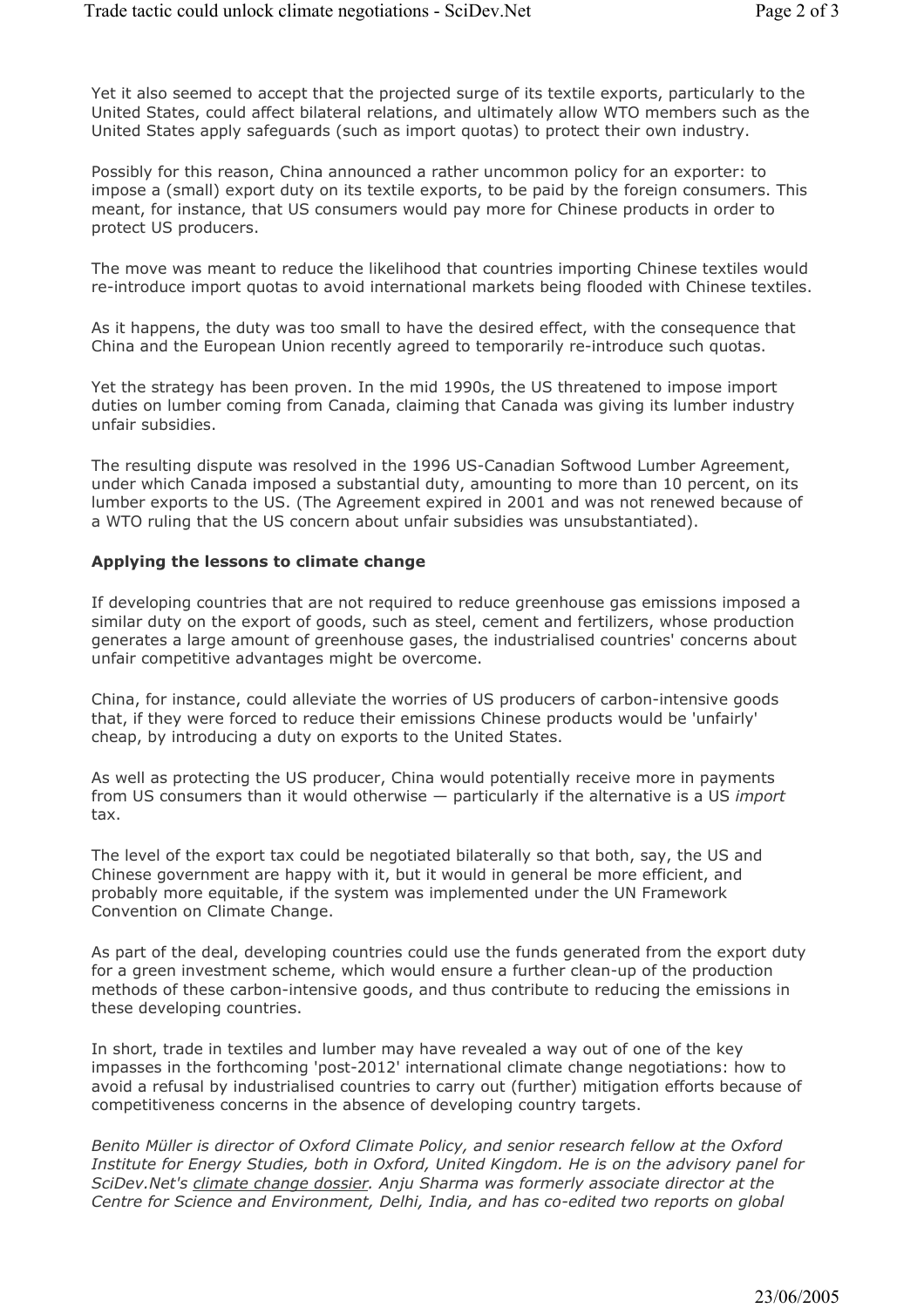*environmental negotiations.*

# **Ins and outs: the international textile trade regulations**

The international rules governing trade in textiles have long been controversial. Between 1974 and 1994, the trade was subject to bilaterally negotiated quotas governed by the 'Multifibre Arrangement'. Under the rules, if a surge in imports caused, or threatened, market disruption in an importing country, it could impose 'selective quantitative restraints' such as import quotas.

In 1995, the World Trade Organization's Agreement on Textiles and Clothing (ATC) changed everything, setting up a 1 January 2005 deadline for the removal of all quantitative restraints.

But until the deadline passed, ATC retained safeguard measures for situations where surging imports of specific products cause (or threaten to cause) serious damage to the domestic industry of an importing country.

These could be used on specific products from specific countries. In 1995, the first year of the agreement, the US invoked the provisions 24 times against 14 exporting developing countries.

Possibly because of concerns about competitiveness, the transitional ATC safeguard mechanism was extended to 2008 for China, when it joined the World Trade Organization in 2001.

**Photo Credit:** SciDev.Net

**Dossiers:** Climate Change

SciDev.Net: http://www.scidev.net/Opinions/index.cfm? fuseaction=readOpinions&itemid=399&language=1

国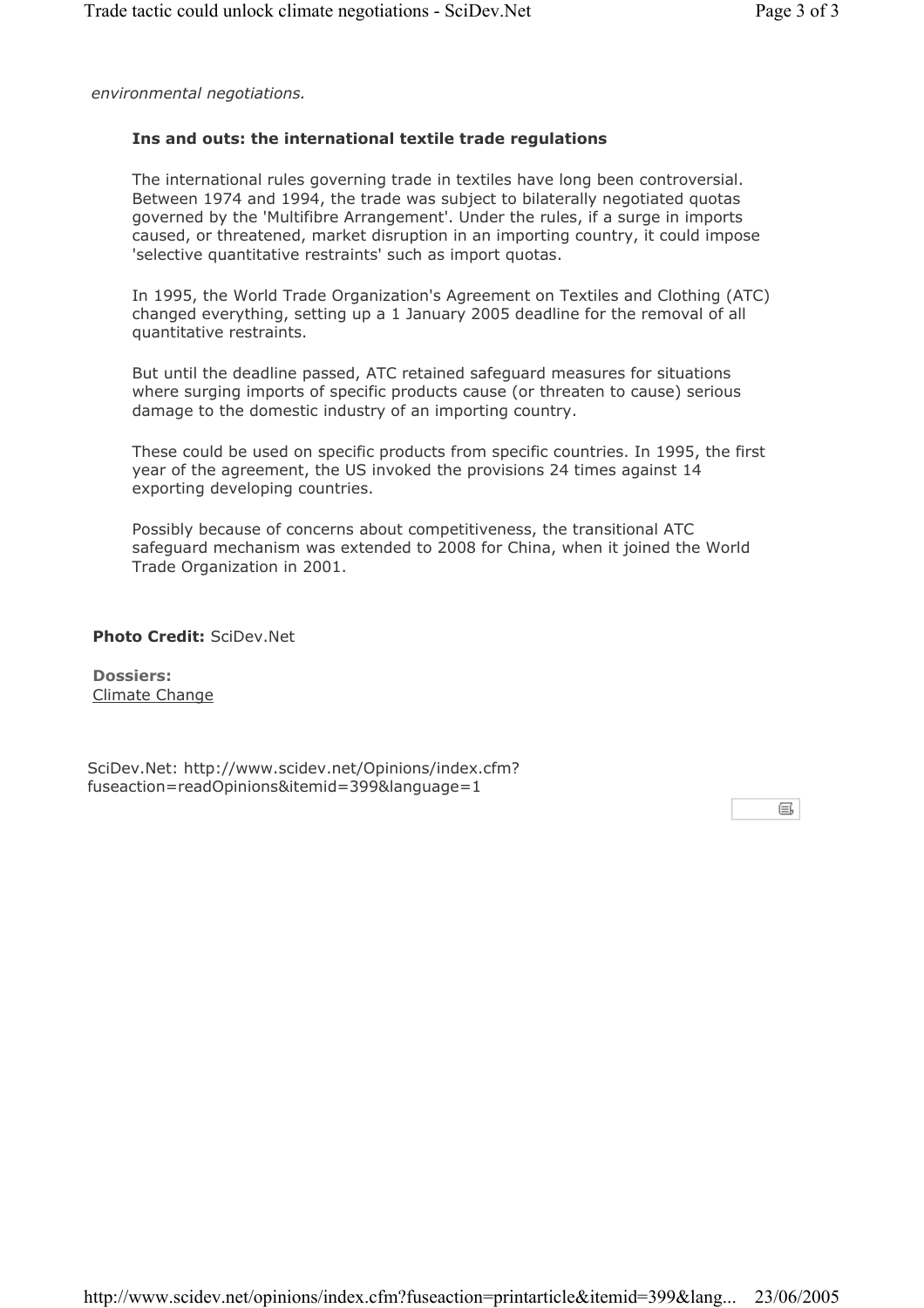# *Legality of export tariffs*

*All reasonable efforts have been made in providing the following information. However due to the circumstances and the timeframes involved, these materials have been prepared for informational purposes only and are not legal advice. Transmission of the information is not intended to create, and receipt does not constitute, a lawyer-client relationship. To the extent permitted by law any liability (including without limitation for negligence or for any damages of any kind) for the legal analysis is excluded.*

*This advice is provided in response to Query 240 - Legality of export tariffs*.

## **Query:**

- 1. Taking into account the recent WTO decision on China's export tariff on several kinds of high carbon and high polluting materials, are export duties on carbon intensive goods illegal under the WTO regime?
- 2. Can the exceptions under Article XX GATT normally granted on import restrictions for specific environmental purposes - be applied to export restrictions?

## **Summary:**

1. Export duties on carbon intensive goods may be legal under the WTO regime, provided that the conditions under the relevant GATT Articles for imposing such restrictions are met.

2. Article XX (b) and (g) of GATT applies to all "measures" and not just those dealing with import restrictions. The measures considered in the recent WTO decision related to export restrictions (and the question of whether they were export measures was not at issue), so in our view there are provisions under Article XX of GATT that could be applied to export restrictions for environmental purposes.

#### \*\*\*

The recent WTO decision referred to in the Query is China - Measures Related to the Exportation of Various Raw Materials (**Panel Decision**). Recent press indicates that the Chinese government intends to appeal against the Panel Decision to the Appellate Body. It has 60 days to appeal. Therefore this advice may need to be reviewed in the light of any subsequent decision by the Appellate Body.

The key issue in this case is that China committed under its Accession Protocol (the terms under which it joined the WTO) to eliminate all non designated export duties once it became a member of the WTO. This commitment overrode China's right to rely on the provisions of Article XX to impose export duties. This restriction on the right of China to impose export duties would not necessarily apply to other countries. $<sup>1</sup>$ </sup>

 $1$  Members who have given commitments in their Accession Protocols and Working Party Reports regarding export duties: Croatia, Kingdom of Saudi Arabia Latvia, Mongolia, Ukraine, Vietnam. The nature and extent of the commitments on export prices are not set out in the Panel Decision.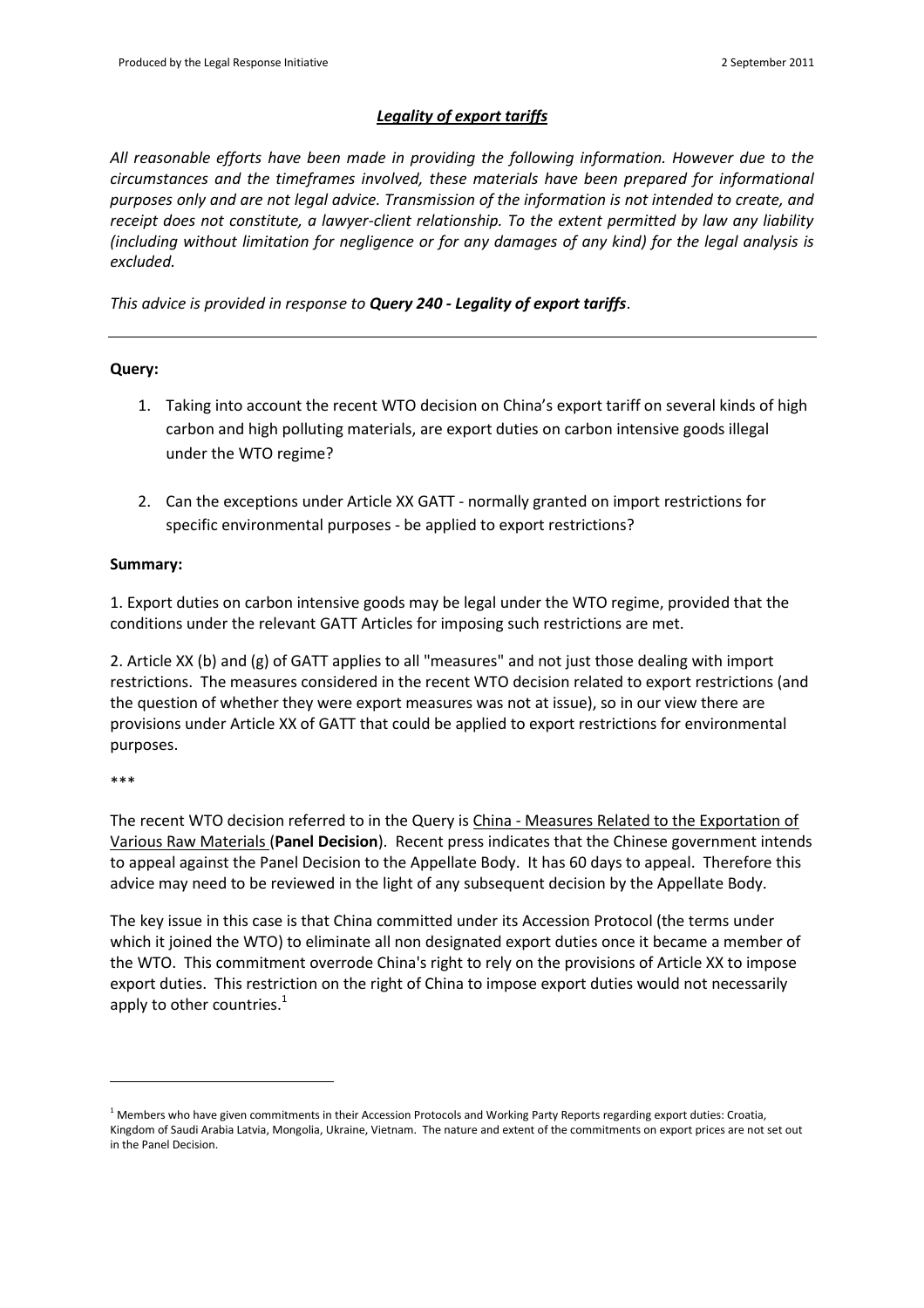The two exceptions relied on by China to justify its export restriction measures were Article XX (b) and (g). These provisions deal with the protection of human, animal or plant life or health (Article XX (b)) and conservation of exhaustible natural resources, if such trade restriction measures are made effective in conjunction with a corresponding restriction on domestic production or consumptions (Article XX (g)).

In relation to Article XX(g) one of the key limitations on imposing export measures is that, apart from having to establish that the measures apply to exhaustible resources, limitations on exports must be made and be effective in conjunction with restrictions on domestic production or consumption (the so called 'even handedness test').

China relied in particular on its sovereign rights - especially in view of its status as a developing country - to manage its resources and impose such measures to benefit its domestic industry even if the result was to disadvantage other countries through the imposition of such measures.

However, for the reasons given below the Panel, whilst acknowledging the sovereign right of a country to manage its resources, decided that China could not act in a manner that was inconsistent with the WTO agreement and in particular the provisions of Article XX.

The Panel found that, as a matter of fact, the export measures in this case were not designed to be effective in conjunction with restrictions on domestic production or consumption.

In relation to the provisions of Article XX(g), the Panel found that the measures that China had relied on did not even mention environmental concerns so they were not justified under that Article.

This query arises out of developing countries' concerns about their ability to manage their environmental policies - in particular in relation to export of goods and the emphasis placed by China on the sovereign right of countries to manage their resources to account for environmental concerns. Therefore more detailed consideration of the Panel Decision and these issues have been provided below. This detailed consideration does not cover all the issues raised in that case; its focus is on Article XX(b) and (g) and on those issues of principle that will have continuing application in the future for those countries seeking to rely on Article XX(b) and (g).

## **Advice:**

The relevant provisions of Article XX that deal with environmental issues that were considered in the Panel Decision were Article XX(b) and ( g), which state:

## **Article XX**

## General exceptions:

*Subject to the requirements that such measures are not applied in a manner which would constitute a means of arbitrary or unjustifiable discrimination between countries where the same conditions prevail, or disguised restriction on international trade, nothing in this Agreement shall be construed to prevent the adoption or enforcement by any contracting party of measures:*

*(b) necessary to protect human, animal or plant life or health;*

*……*

*(g) relating to the conservation of exhaustible natural resources if such measures are made effective in conjunction with restrictions on domestic production or consumption….*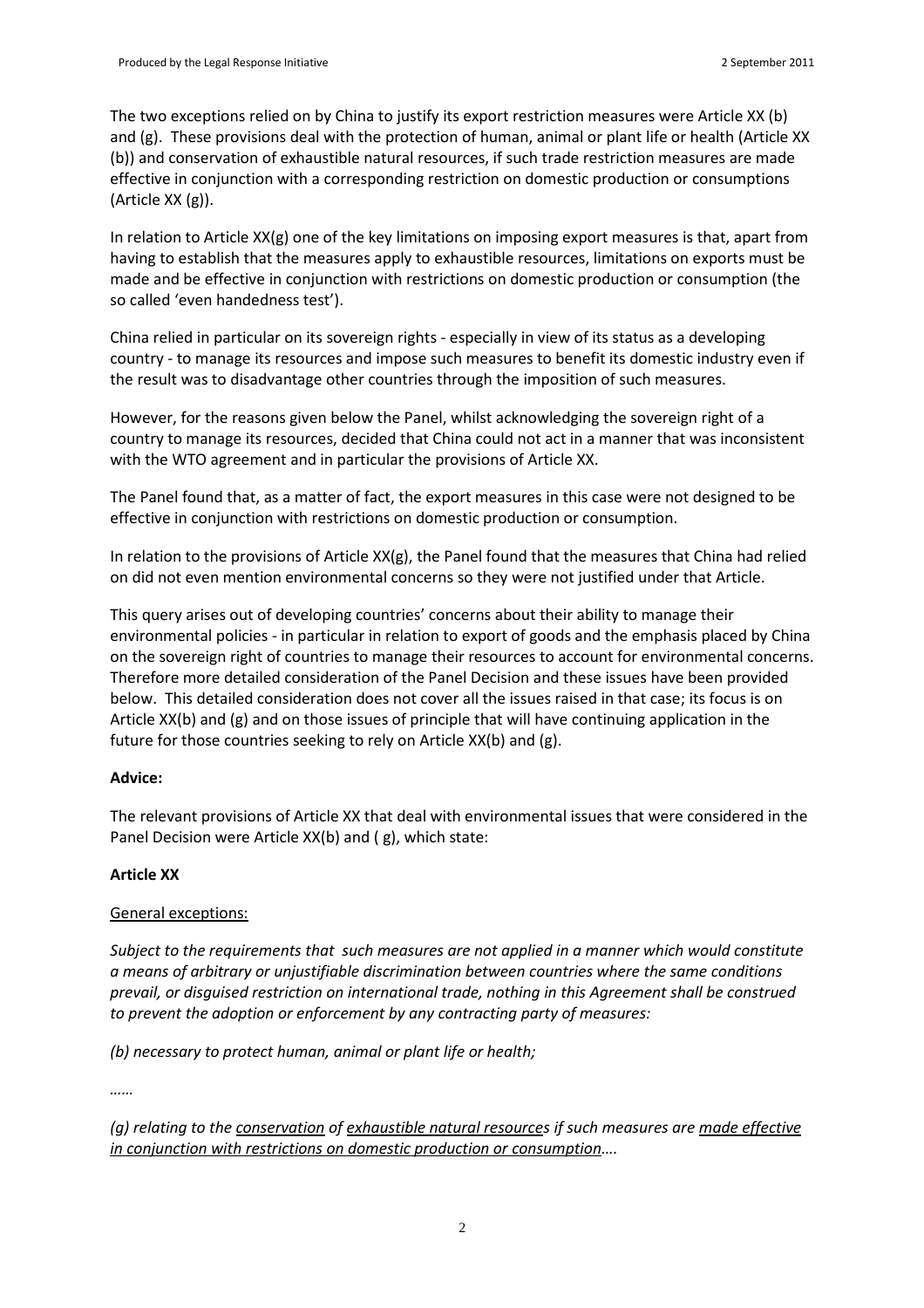#### **Article XX(g) conservation exception**

#### The Even Handed Test

The Appellate Body decided in *US – Gasoline* that:

"*[t]he clause [Article XX(g)] is a requirement of even-handedness in the imposition of restrictions, in the name of conservation, upon the production or consumption of exhaustible natural resources*".<sup>2</sup>

In considering what is an even handed treatment the Panel stated:

"*Although there is no textual basis requiring identical treatment under Article XX(g), it is difficult to see how - if no similar or parallel restrictions are imposed at all on domestic users or on domestic consumption and all limitations are placed upon the foreign consumers alone - the export restrictions can be considered even-handed. Nor would they appear to be primarily aimed at or even substantially designed for implementing conservationist goals; on the contrary "the measure would simply be naked discrimination locally [interests]".<sup>3</sup> In order to show even-handedness, China would need to show that the impact of the export duty or export quota on foreign users is somehow balanced with some measure imposing restrictions on domestic users and consumers. In our view China has not met this burden*." (Para. 7.465)

In the *US-Gasoline* decision the Panel found that the measures on exporters and domestic users were in fact even handed.

China argued that its export restrictions on fluorspar and refractory grade bauxite were justified because they were both exhaustible natural resources which China interpreted as "scarce and "*not easily substitutable*" and therefore needed to be "*managed and protected*".

At a broader level China stated that "nothing should interfere with their sovereignty over such natural resources". ( para. 7.356)

China also emphasised the need for developing countries to make optimum use of their natural resources for their development, as they deemed appropriate, including the processing of their raw materials"( para. 7.356)

Finally China stated that these products are "*a key input into the production of steel and aluminium*" and that "*without these measures….. the burden of China's supply limitations would be borne unduly by China's domestic users, which would undermine China's development*". (para. 7.411)

#### Sovereignty argument

In essence China argued that the provisions of Article XX (g) must be read as recognising a WTO member's "*sovereign rights over their own natural resources*". In particular China stated that:

"*sustainable development requires that economic development and conservation be aligned through the effective management of scarce resources, as the term 'conservation' refers to the management of a limited supply of exhaustible natural resources over time.*"

China stated that its export restraints "*relate to conservation*" because "*they are part and parcel of China's measures that manage the limited supply of refractory-grade bauxite and fluorspar, which are exhaustible natural resources.*" (par. 7.363-364)

<sup>2</sup> Appellate Body Report, *US – Gasoline*, p. 21, DSR 1996:I, 3, at p. 19.

<sup>3</sup> Appellate Body Report, *US – Gasoline*, p. 21, DSR 1996:I, 3, at p. 19.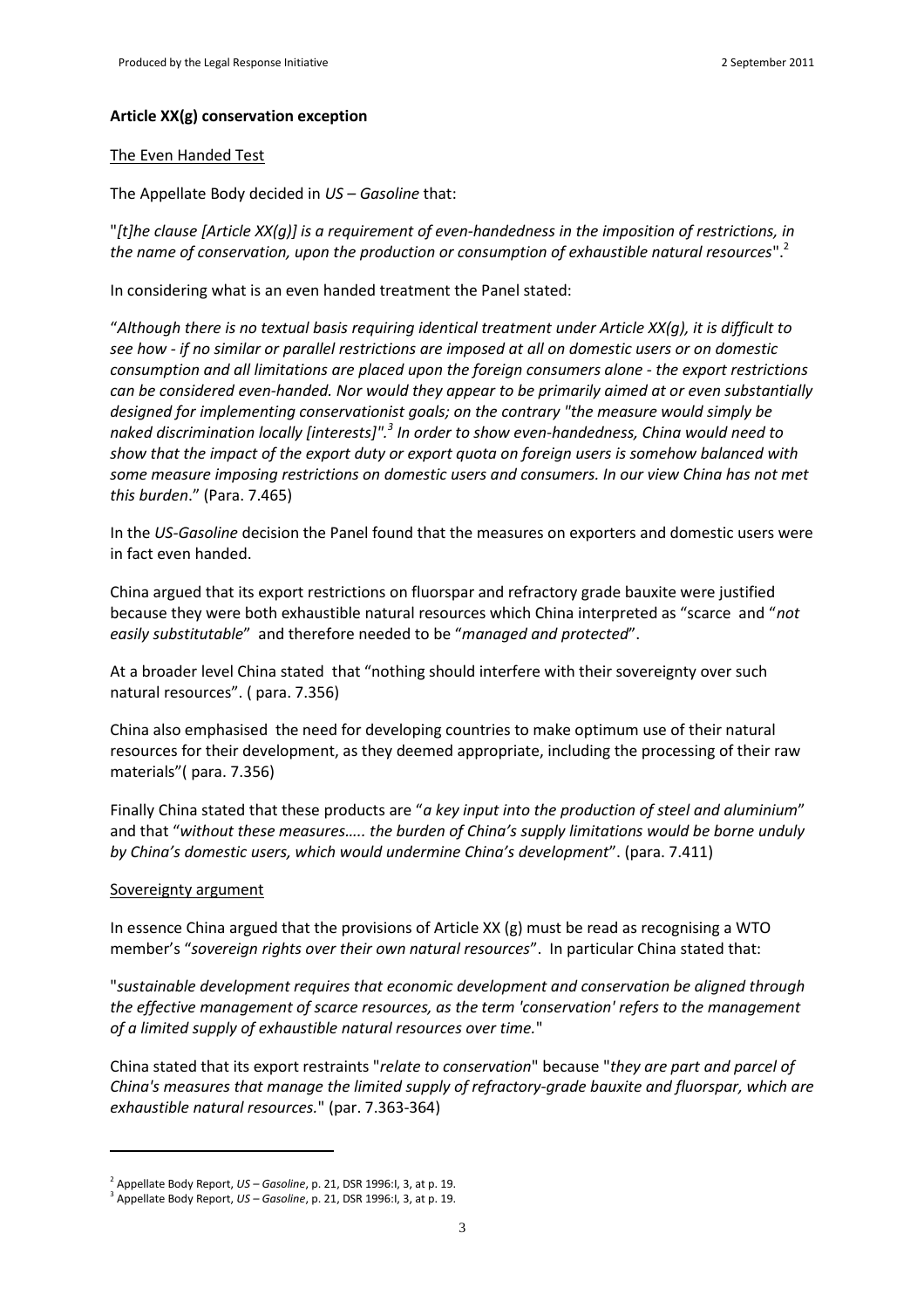The Panel's interpretation of the sovereignty argument was that:

"*One of the fundamental principles of international law is the principle of state sovereignty, denoting the equality of all states in competence and independence over their own territories and encompassing the right to make laws applicable within their own territories without intrusion from other sovereign states*."( para. 7.378)

However the Panel stated that

- Sovereignty is exercised when a country enters into international agreements, such as the WTO agreement.
- Conservation and economic development are not necessarily mutually exclusive policy goals; they can operate in harmony. So too can such policy goals operate in harmony with WTO obligations, for Members must exercise their sovereignty over natural resources consistently with their WTO obligations. (para. 7.382).
- The right to manage natural resources cannot be at the expense of the obligations contained in Article XX (g).

China stated that:

- (1) "*Article XXXVI:5 and its Ad Note confirm that Article XX(g) does not require identity between the restrictions on domestic and foreign supply of natural resources*" and *"recognizes[s] the objective of achieving economic diversification of developing country economies through the development of industries to process primary products*"; and
- (2) "*export restrictions are needed to support its economy and to enable it to diversify," and thus "a proportionately higher burden on foreigners is justified.*" (*See* para. 7.403)

The Panel responded by acknowledging that resource-endowed countries are entitled to manage the supply and use of those resources through conservation-related measures that foster the sustainable development of their domestic economies, but noted that countries must do so consistently with general international law and WTO law. (para. 7.404)

However the Panel stated that:

- China's right to economic development and its sovereignty over its natural resources are not in conflict with China's rights and obligations as a WTO Member. (para. 7.405)
- China chose to join the WTO in full exercise of its sovereignty, China made the concurrent decision that its sovereign rights over its natural resources would thereafter be exercised within the parameters of the WTO provisions, including those of Article XX(g). (para. 7.405)
- China was aware of the terms of Article XX, as interpreted by the Appellate Body in its *Gasoline* and *Shrimp* reports, in particular with respect to the requirement that restrictions for which Article  $XX(g)$  is invoked could be justified only if they are made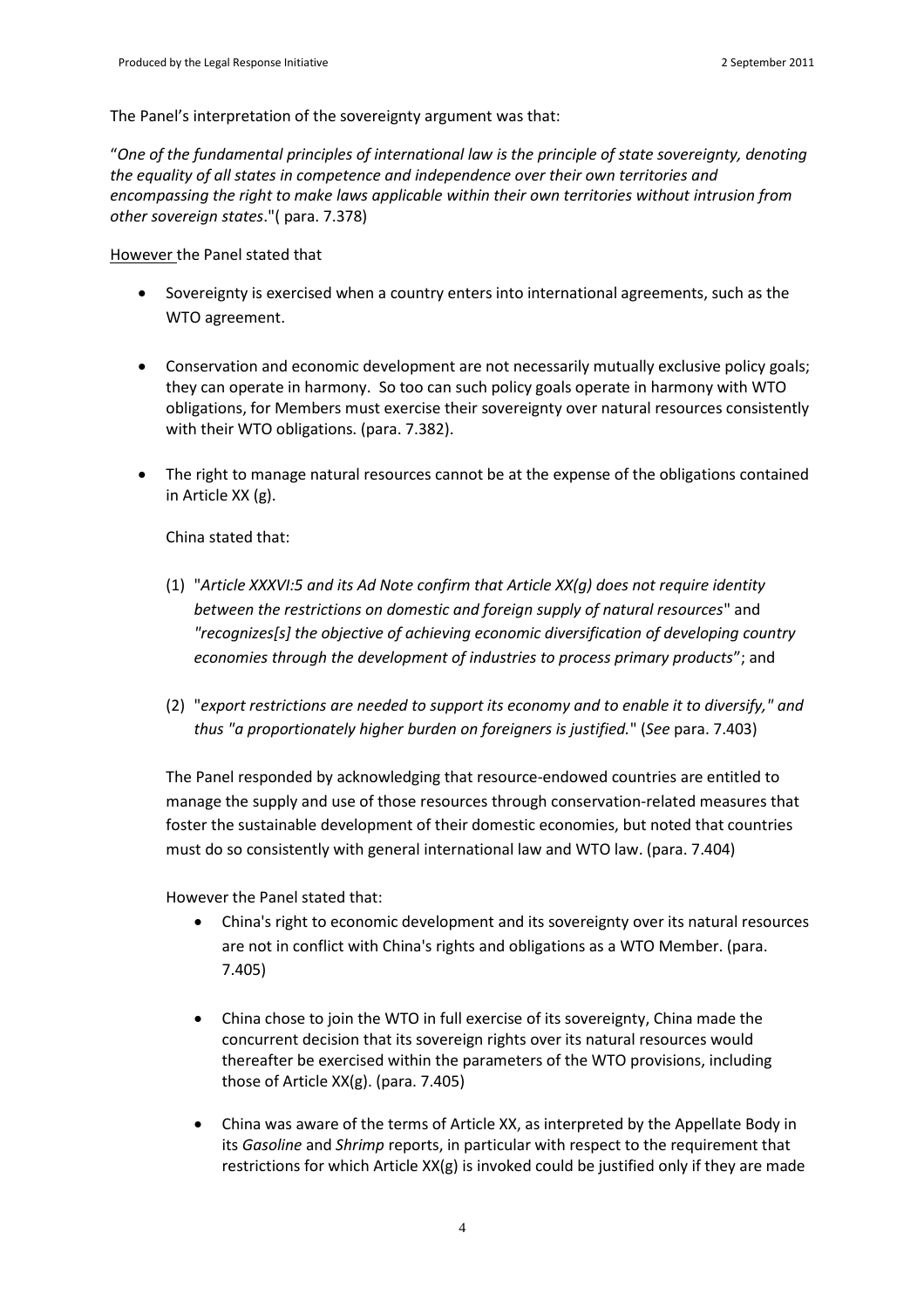effective in conjunction with restrictions on domestic production or consumption. (para. 7.405)

Relationship between Article XX(g) and XX(i)

In the report the Panel stated:

7.384. "*The Panel refers now, as part of the immediate context of Article XX(g), to the provisions of paragraph (i) of Article XX, which deal with situations where the exports of domestic materials can be restricted to assist the affected domestic industry. Even in such a situation where a Member is explicitly protecting its downstream industry, Article XX(i) ensures consideration of the interests of foreign producers*."

7.385. Article XX(i) provides an exception for measures:

"…*involving restrictions on exports of domestic materials necessary to ensure essential quantities of such materials to a domestic processing industry during periods when the domestic price of such materials is held below the world price as part of a governmental stabilization plan;* Provided that *such restrictions shall not operate to increase the exports of or the protection afforded to such domestic industry, and shall not depart from the provisions of this Agreement relating to nondiscrimination*".

7.386. "*Article XX(i) provides explicitly that any export restrictions on domestic materials cannot be imposed to increase the protection of the domestic industry. Hence the restrictions remain subject to the core GATT principles of non-discrimination. In the Panel's view, Article XX(g), which provides an exception with respect to "conservation", cannot be interpreted in such a way as to contradict the provisions of Article XX(i), i.e., to allow a Member, with respect to raw materials, to do indirectly what paragraph (i) prohibits directly. In other words, WTO Members cannot rely on Article XX(g) to excuse export restrictions adopted in aid of economic development if they operate to increase protection of the domestic industry***.** "

In summary, any argument based on the sovereign right of a country to rely on the conservation exception in Article  $XX(g)$  is limited by the principle of non discrimination as reflected in the provisions of Article XX(i) exception.

# **Article XX(b) protects human, animal or plant life or health:**

The Panel explained that it must first consider whether the challenged measure *"falls within the range of policies designed to protect human, animal or plant life or health.*" It noted that panels and the Appellate Body "*have examined both the design and structure of a challenged measure to decide whether its objective is the protection of life and health, generally showing a degree of deference to Members' policies designed to 'protect human, animal or plant life or health.*'"

The Panel noted that in the in *Brazil – Retreaded Tyres* decision the Appellate Body reiterated its view that:

"*[i]n order to determine whether a measure is 'necessary' within the meaning of Article XX(b) of the GATT 1994, a panel must consider the relevant factors, particularly the importance of the interests or values at stake, the extent of the contribution to the achievement of the measure's objective, and its trade restrictiveness.*"

The Appellate Body concluded that a measure contributes to the achievement of the objective "*when there is a genuine relationship of ends and means between the objective pursued and the measure at*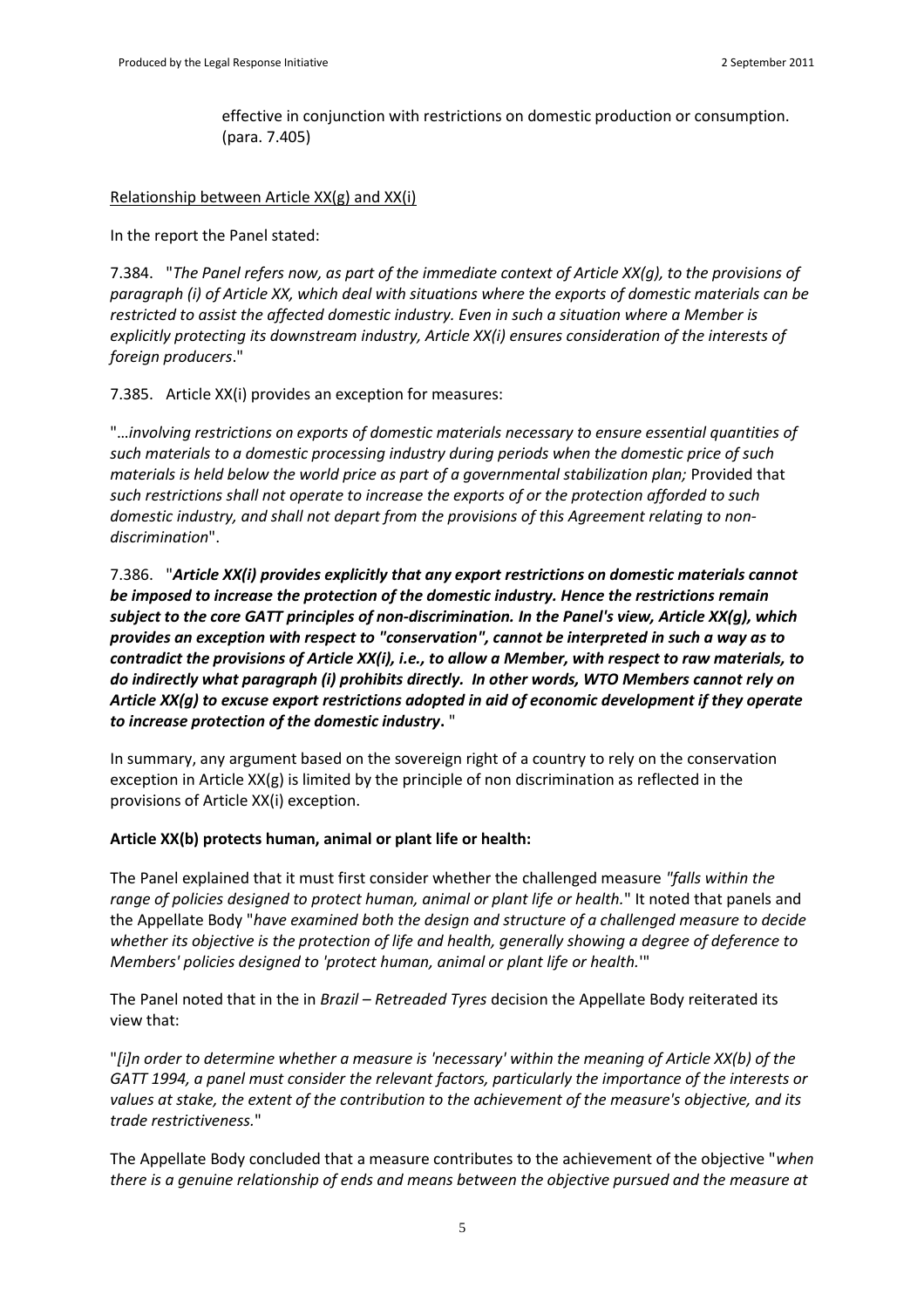*issue" and that a measure is necessary if it is "apt to make a material contribution to the achievement of its objective.*" (Para 7.481)

The Appellate Body has recognized that "*[ t]he more vital or important [the] common interests or values*" behind the policies pursued, "*the easier it would be to accept as 'necessary' a measure designed as an enforcement instrument.*" (Para. 7.482)

As to *the contribution of the measure to the objective pursued,* the Panel cited the Appellate Body Report in *Brazil – Retreaded Tyres,* which distinguished between two types of contributions: a measure that "brings about" a material contribution to the achievement of its objective; and a measure that "is apt to produce" a material contribution to the objective pursued. In *China – Audiovisual Products,* the Appellate Body emphasized again that "the greater the contribution a measure makes to the objective pursued, the more likely it is to be characterized as 'necessary.'" (Para. 7.404)

As to the *trade restrictiveness of the measure,* the Appellate Body in *Korea – Beef* considered the measure's effect on international commerce." Essentially, "*[t]he less restrictive the effects of the measure, the more likely it is to be characterized as 'necessary.'*" (Para. 7.487)

Based on the Appellate Body's jurisprudence, the Panel understood that a panel cannot reject an environmental protection measure, or a public health measure, by pointing to a WTO-consistent or less trade-restrictive alternative, unless that alternative is both "practically and financially feasible" for the Member seeking to justify the WTO inconsistent measure and provides "an equivalent contribution to the achievement of the objective pursued." (Paras. 7.489-492)

The Panel first considered whether China's export restrictions "fall within the range of policies designed to protect human, animal or plant life or health." China claimed that its export restrictions on EPRs<sup>4</sup> "are justified as they will reduce pollution caused by the production of the restricted exports and lead to better health for the Chinese population." The determination on this issue, the Panel said, "should be done in light of the design and nature of the challenged measures." The Panel then reviewed the measures imposing the restrictions at issue, as well as all laws and regulations submitted by China as evidence that the goal of those export restrictions is the reduction of pollution and the protection of the health of its population. (Paras. 7.498-500)

**The panel found in this case that the measures imposing the export restrictions at issue in this dispute** *do not make any mention of environmental or health concerns: "we do not discern in this array of measures a comprehensive framework aimed at addressing environmental protection and health.***" More importantly, "***we do not find evidence that the export measures at issue in this dispute form part of any such framework.***"** According to the Panel, a Member "*must do more than simply produce a list of measures referring,* inter alia*, to environmental protection and polluting products." It must be able to show "how these instruments fulfil the objective it claims to address.*" (Para 7.511)

The panel found that neither the measures implementing the export restrictions, nor the contemporaneous laws and regulations, convey in their texts that the export restrictions are contributing to, or form part of, a comprehensive programme for the fulfilment of its stated environmental objective." The documents submitted by China, either on their own or taken together, "do not sufficiently indicate that the export restrictions seek to reduce pollution resulting from the production of EPR products." (para. 7.512)

<sup>&</sup>lt;sup>4</sup> Energy intensive, high polluting resourced based products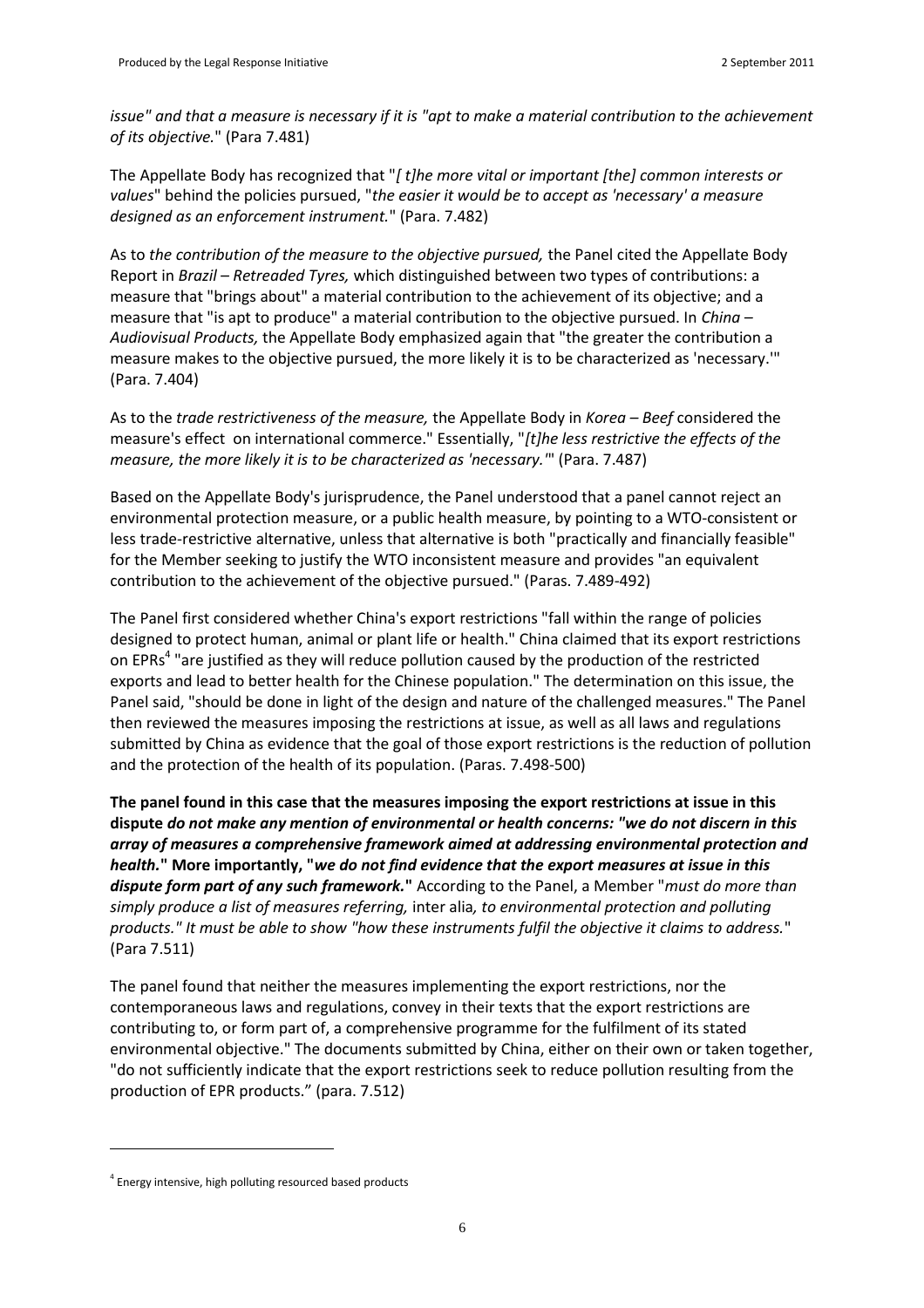The Panel then turned to the issue of whether the measures "*contribute materially to the goal of protecting the health of the Chinese population*"*.*

The Panel referred to the Appellate Body's decision in *Brazil – Retreaded Tyres* which stated that "*whether or not the export restrictions on EPRs can be considered necessary for the protection of the health of the Chinese people depends on whether such measures are apt to contribute materially to the realization of China's declared objective of reducing pollution caused by the production of EPRs*". (par 7.518)

China's interpretation of "contribution" of trade restrictions for the purposes of Article XX(b) was that they should be assessed "*both currently and in the future"* and that the export restrictions at issue are *currently* making a material contribution to the objective of reducing the health risks associated with the pollution generated by the production of coke, magnesium metal, manganese metal and silicon carbide.

China also asserted that export restrictions on EPR products are apt to contribute to its stated health objective in the *medium and long term*. In the medium term, China argued, "export duties on EPRs will reinforce domestic environmental rules and regulations through their selection effect, that is, by forcing small-scale inefficient firms out of the market to the advantage of large-scale, efficient and less-polluting producers." In the long term China stated that export restrictions will help the Chinese economy shift its production towards more sophisticated, higher value added goods, and away from low-value added basic materials.

China also argued that it was currently making a material contribution to the stated objective: "there is a serious health risk related to the production of EPRs, and that reducing their production would reduce pollution, which would lead to a reduction in the related health-risks." (Para. 7.525)

The Panel recognized that China's qualitative argument "relies on the standard economic theory of the effects of an export restriction: an export restriction on polluting raw materials, by reducing foreign demand for the good on which it is imposed, shifts supply of the good to the domestic market, thus putting downward pressure on the domestic price of the product. (para. 7.526) On this issue, the Panel said it had reservations on the validity of conducting an analysis of the effects of an export restriction on a product in a specific sector in "isolation" from other related sectors. Moreover, the Panel had concerns about China's estimations of the size of the effects. It was "*not persuaded by the evidence provided by China in support of its argument that its export restrictions on EPR products* currently *make a material contribution to the objective pursued.*"

Furthermore, even assuming that the quantitative analysis was reliable, the Panel was of the view that given the importance of the vertical structure of the metals industry, China's economic analysis "*should have taken into account the effects that export restrictions have on pollution through the upstream and downstream sectoral linkages, and the impact of measures that counter that of the export restrictions.*" (Paras. 7.525-538)

China argued that there are additional medium term gains due to the "selection effect".

The Panel noted that "*[t]he less restrictive the effects of the measure, the more likely it is to be characterized as 'necessary'.*" The Panel recognized that the measures in place (export quotas and export duties) are less restrictive than full "bans" would be. However, the Panel was also of the view that China's arguments "*do not confirm that the measures are not restrictive*." Thus, China's export restrictions, even if modest, "*can have an important impact worldwide.*" (para 7.558) In addition, the Panel said that China's arguments that "*the impact of its export restrictions is much lower than the effect of the United States' and the European Union's anti-dumping duties on some of these products is based on a mere comparison between export tax rates and anti-dumping duty rates*"; that "*[a]s far as the long-term effects of export restrictions are concerned, China's argument is that these measures*